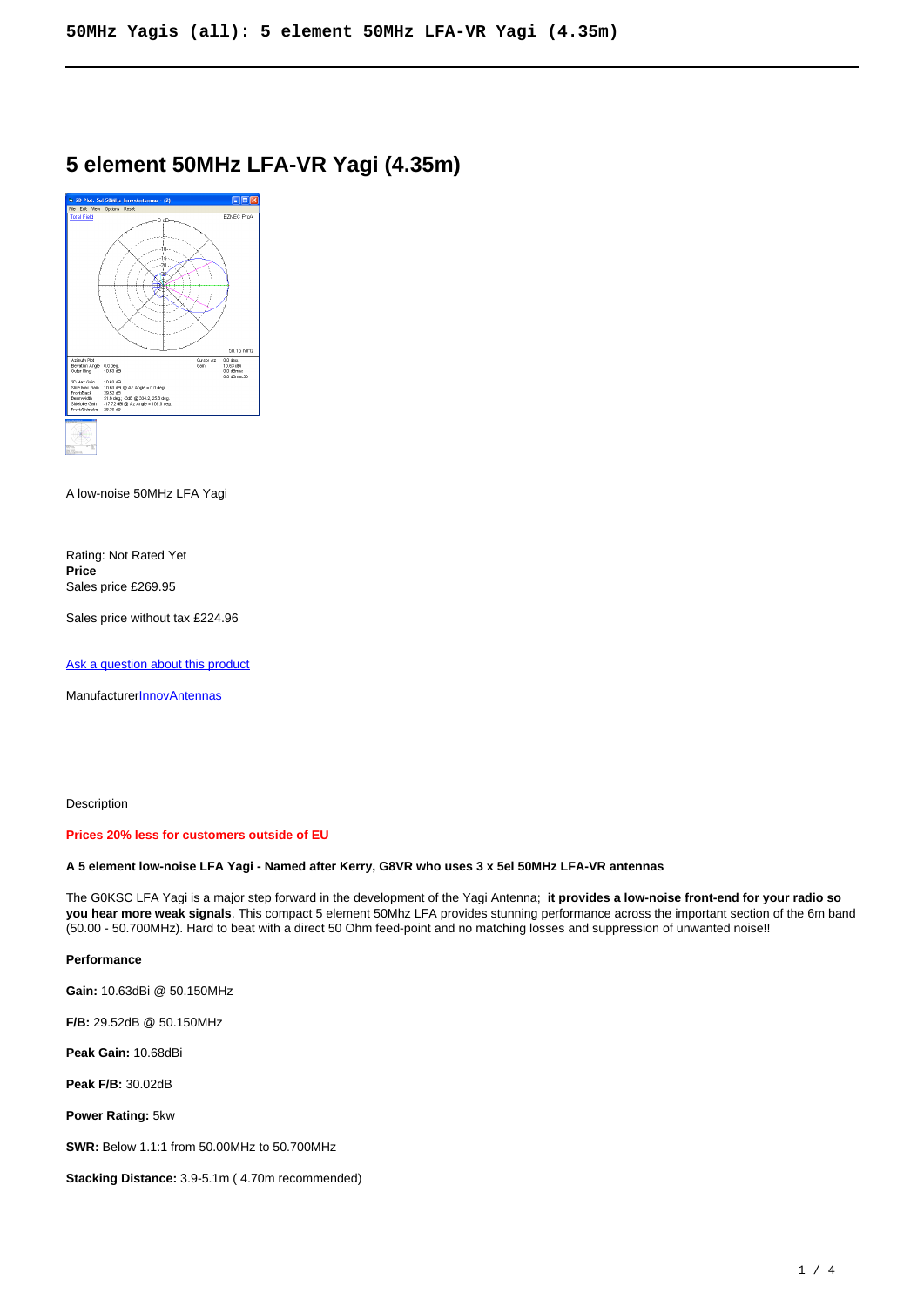**2 Stacked Gain @ 4.70m spacing:** 13.45dBi

**2 Stacked F/B:** 27.53dB

**2 Stacked Gain @ 4.70m Spacing 10m above ground:** 18.67dBi

**Boom Length:** 4.354m

**Weight:** 4.73Kg / 10.43LB

**Turning Radius:** 2.667m / 8.78ft

**Wind Loading:** 0.20 Square Metres / 2.16 Square feet

**Wind Survival:** 253KPH / 157MPH

Other options available if higher wind loading/survival is required.

## **Specification**

This antenna is made 1/2 inch (12.7mm) centre elements and 3/8 inch (9.525mm) outer elements. The antenna has fully insulated elements which will ensure continuous, high performance for many years to come. Boom to mast brackets are included with all antennas which will support 2 inch (50mm) masts. Boom is 1.25 inch square 16SWG aluminum.

Our antennas are constructed with the best quality materials in order that the best mechanical construction can be achieved, not the cheapest and most profitable! Even a digital caliper is used (with an accuracy of .01mm) to measure the elements during production to ensure they are within 0.2mm of what they should be, this ensures they work as well as our software model predicts.

Note: Much development time has gone into our antennas, not just on basic electromagnetic design, we are able to model the effect of insulators, booms and other objects to ensure the make up of our antennas have least effect on performance and pattern degradation. More information can be found [here](module-guide.html)

- **Marine grade Stainless Steel Fittings**
- **Original Stauff Insulation clamps**
- **Mill finished boom and elements for highest levels of accuracy**



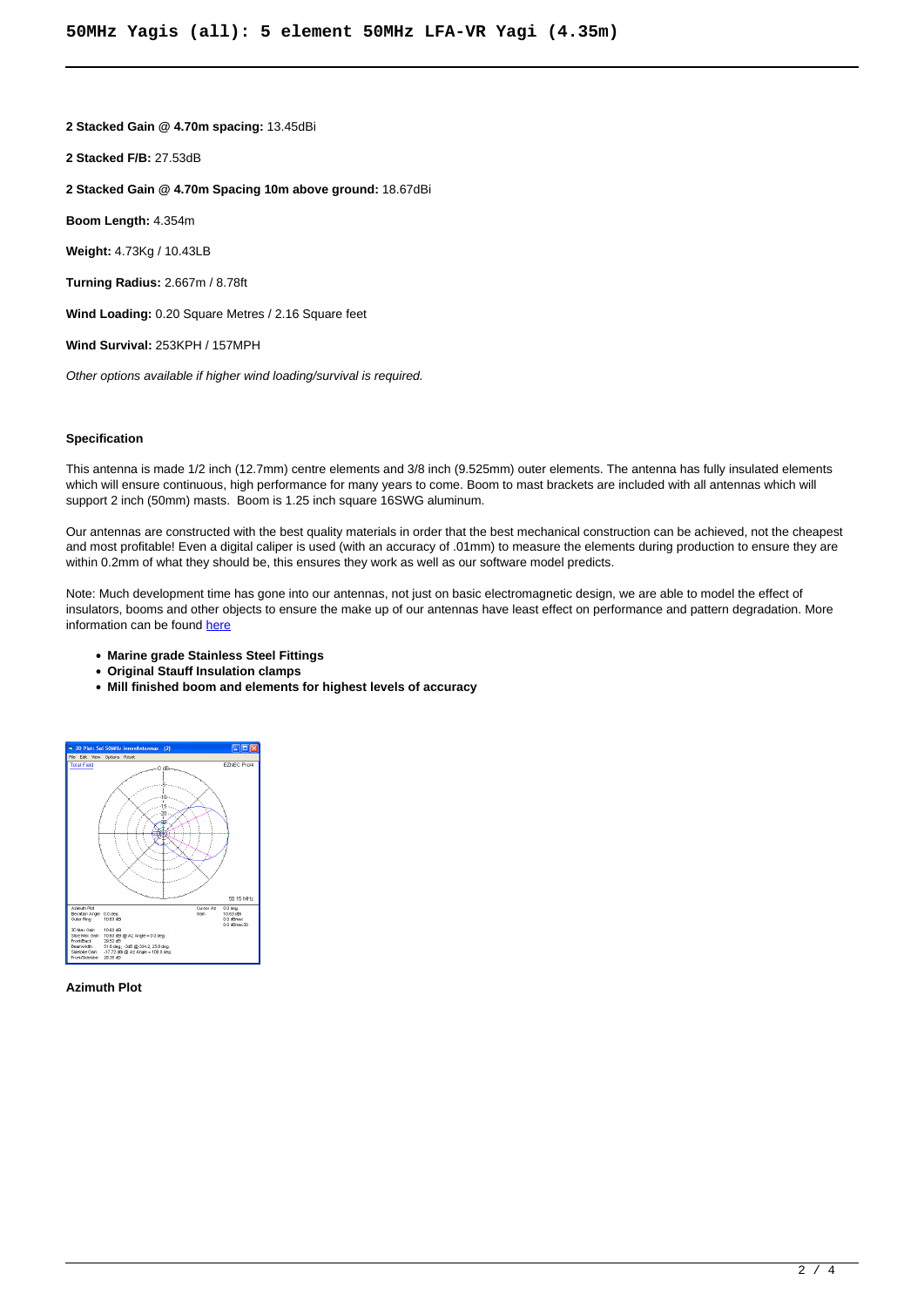

## **Elevation Plot**



**Single 5 element LFA up 10m above ground**



**2 x 5 el LFA Yagi 4.70m apart with the bottom antenna 10m above ground**